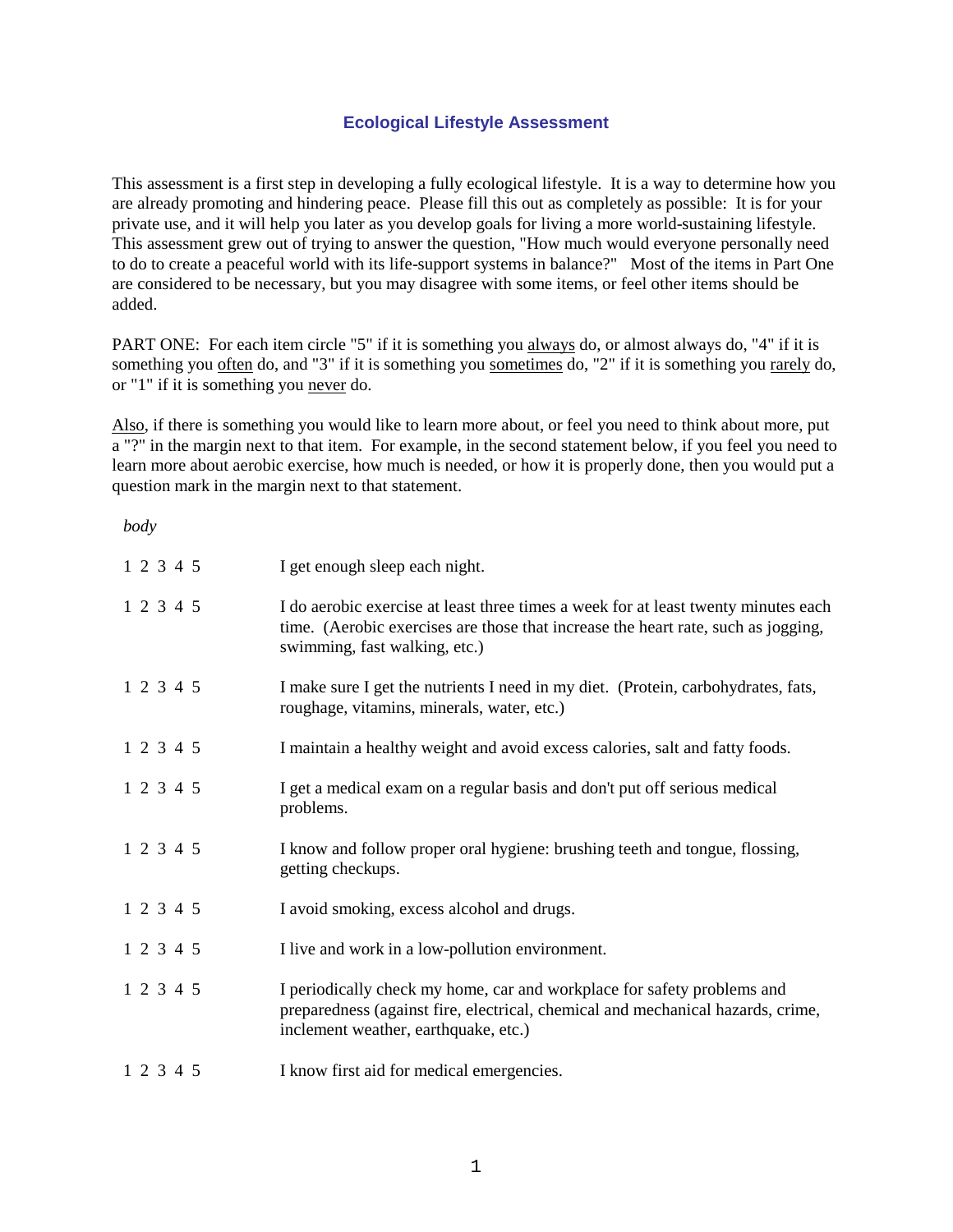| 1 2 3 4 5   | I avoid excess stress by expressing my feelings, doing satisfying work, not being<br>too competitive or busy.                                                                                                                                   |
|-------------|-------------------------------------------------------------------------------------------------------------------------------------------------------------------------------------------------------------------------------------------------|
| 1 2 3 4 5   | I know how to deal with excess stress when I have it.                                                                                                                                                                                           |
| 1 2 3 4 5   | I receive and give enough physical affection (hugs, etc.)                                                                                                                                                                                       |
| environment |                                                                                                                                                                                                                                                 |
| 1 2 3 4 5   | I don't litter.                                                                                                                                                                                                                                 |
| 1 2 3 4 5   | I avoid buying disposable items.                                                                                                                                                                                                                |
| 1 2 3 4 5   | I recycle aluminum, glass, newspapers, etc.                                                                                                                                                                                                     |
| 1 2 3 4 5   | I give away, sell or share what I do not need so that the Earth's resources are<br>efficiently used.                                                                                                                                            |
| 1 2 3 4 5   | I buy organic produce and foods whenever possible.                                                                                                                                                                                              |
| 1 2 3 4 5   | I conserve energy by not wasting heat, hot water or electricity.                                                                                                                                                                                |
| 1 2 3 4 5   | My home is well-insulated and energy-efficient.                                                                                                                                                                                                 |
| 1 2 3 4 5   | If I have a car, it is energy-efficient.                                                                                                                                                                                                        |
| 1 2 3 4 5   | If I have a car, I avoid unnecessary trips with it by walking, riding a bike, using<br>public transportation, car-pooling, or combining errands.                                                                                                |
| 1 2 3 4 5   | I write advocacy letters on environmental issues on a continuing basis. (These<br>letters are usually sent to Congress or other elected officials.)                                                                                             |
| 1 2 3 4 5   | I recycle refrigerator coolant and maintain air conditioners to avoid putting<br>chemicals into the air that destroy the ozone layer.                                                                                                           |
| 1 2 3 4 5   | I eat a diet low in animal products because these require about 16 times as much<br>land as vegetable products on the basis of equal protein contents.                                                                                          |
| 1 2 3 4 5   | I compost vegetable scraps and lawn clippings.                                                                                                                                                                                                  |
| 1 2 3 4 5   | I avoid unnatural household, lawn and garden chemicals.                                                                                                                                                                                         |
| 1 2 3 4 5   | I do not put toxic chemicals in the sewer system or other bodies of water.                                                                                                                                                                      |
| 1 2 3 4 5   | I conserve water.                                                                                                                                                                                                                               |
| 1 2 3 4 5   | I donate enough time or money to environmental replenishment projects such as<br>planting trees so as to offset pollutants put into the air by my auto, the<br>production of the energy I use, and the manufacturing processes of things I buy. |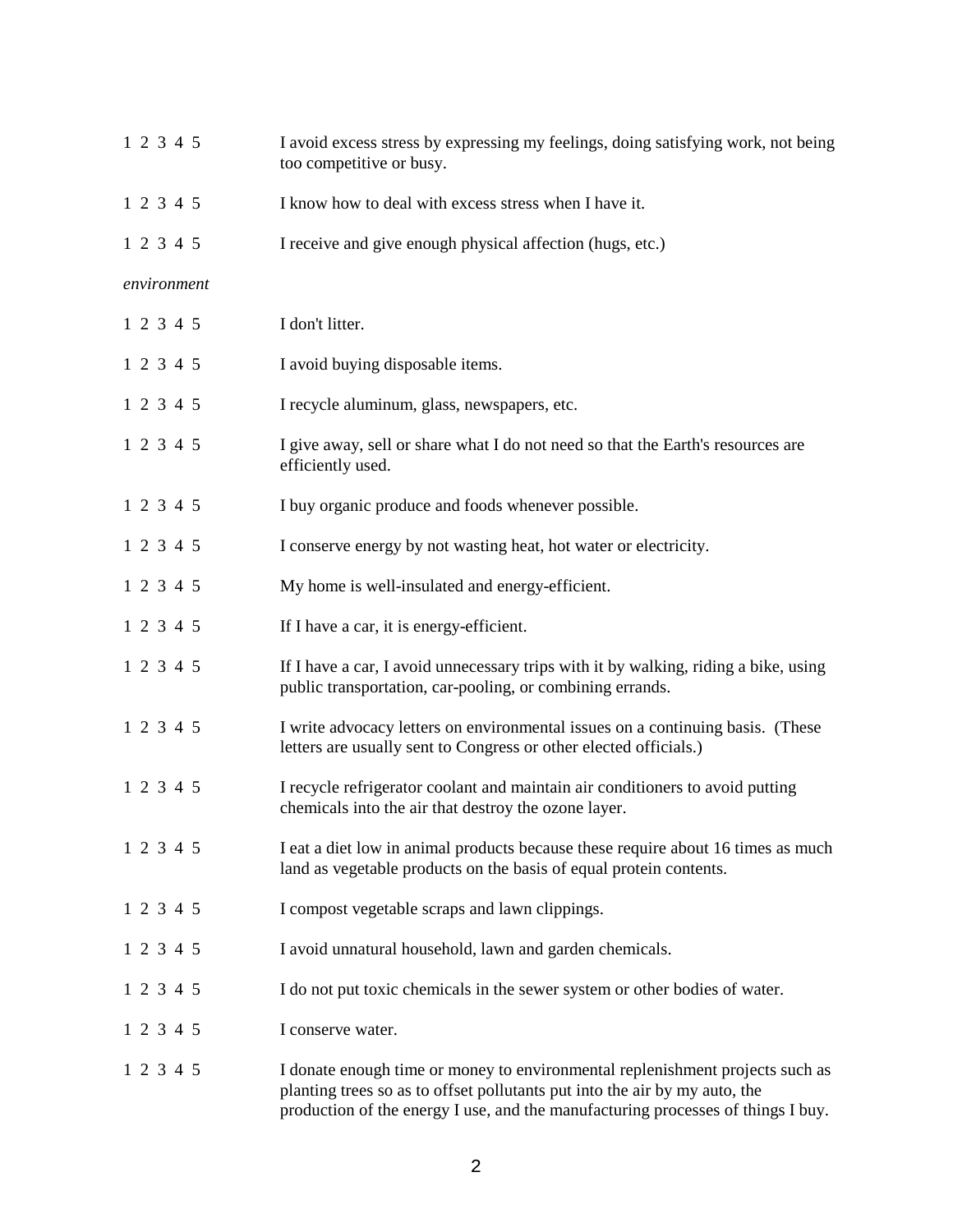| 1 2 3 4 5 | I consider carefully my decision to have children, taking into account the Earth's<br>finite resources.                                                                                                |
|-----------|--------------------------------------------------------------------------------------------------------------------------------------------------------------------------------------------------------|
| psyche    |                                                                                                                                                                                                        |
| 1 2 3 4 5 | I plan time each week to do things I enjoy.                                                                                                                                                            |
| 1 2 3 4 5 | I have confidence in my ability to solve personal problems.                                                                                                                                            |
| 1 2 3 4 5 | I have goals that give meaning to my life, goals that I believe I can attain.                                                                                                                          |
| 1 2 3 4 5 | I have enough variety and enough consistency in my life.                                                                                                                                               |
| 1 2 3 4 5 | I have at least one personal relationship where someone will love me no matter<br>what I do or don't do.                                                                                               |
| 1 2 3 4 5 | I feel that I have unconditional worth and value.                                                                                                                                                      |
| 1 2 3 4 5 | I am participating in a personal relationship or small group program where I can<br>openly talk about any problem or growth issue in my life.                                                          |
| 1 2 3 4 5 | I do not overburden myself with too many responsibilities or activities.                                                                                                                               |
| 1 2 3 4 5 | I regularly take time to consider the unchanging realities of life (such as<br>existence, growth, personal relationship, and death).                                                                   |
| 1 2 3 4 5 | I have a sense of belonging to a family or community.                                                                                                                                                  |
| political |                                                                                                                                                                                                        |
| 1 2 3 4 5 | I vote in every election that I can.                                                                                                                                                                   |
| 1 2 3 4 5 | I regularly gather political information on issues that affect me in plenty of time<br>to act.                                                                                                         |
| 1 2 3 4 5 | I regularly do advocacy (e.g., writing a letter to Congress) on issues that are<br>important to me.                                                                                                    |
| 1 2 3 4 5 | I actively support political interest groups that share my viewpoint and that<br>promote the long range good of all.                                                                                   |
| 1 2 3 4 5 | I study candidates for both their decision-making ability and their past voting<br>records.                                                                                                            |
| 1 2 3 4 5 | I actively support candidates that promote the long-range good of all.                                                                                                                                 |
| 1 2 3 4 5 | I am aware of the effect of business, the media, special interest groups, and the<br>government itself on the political process. I urge these groups not to over-<br>represent themselves politically. |

*personal relationships* (Please consider all of your significant personal relationships for this section. It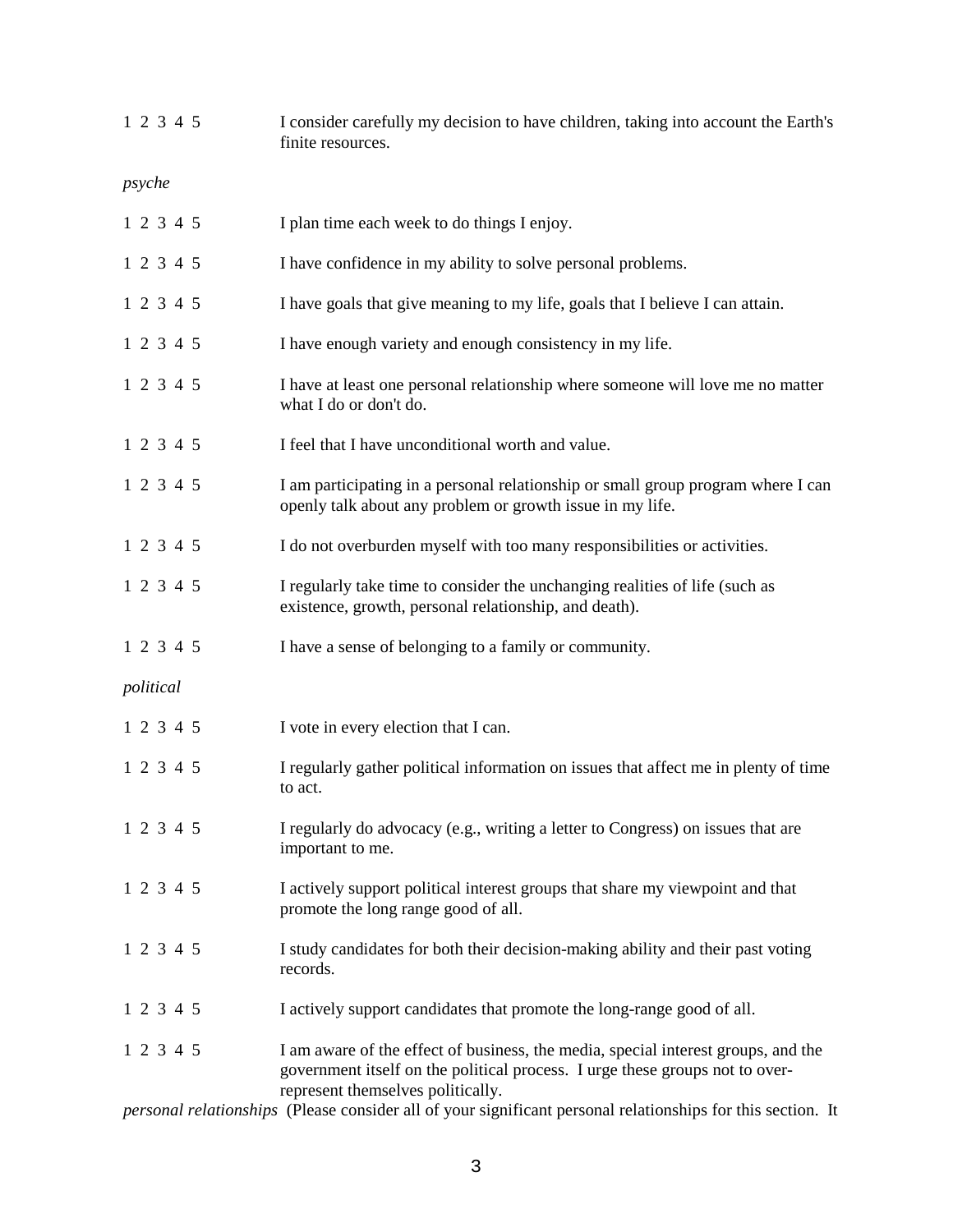may be helpful to list these first.)

| 1 2 3 4 5 | I spend enough time on the important personal relationships of my life. |
|-----------|-------------------------------------------------------------------------|
|           |                                                                         |

- 1 2 3 4 5 I make an effort to really listen to others, being alert to their experiences and feelings.
- 1 2 3 4 5 I share the work and rewards of the relationship fairly with the other, not taking too much or too little.
- 1 2 3 4 5 Decisions involving myself and the other person are arrived at in a fair and peaceful way, so that control of the relationship is mutual.
- 1 2 3 4 5 I am able to share my feelings openly with the other person.
- 1 2 3 4 5 I am able to talk about expectations and problems in the relationship with the other person.
- 1 2 3 4 5 I am able to ask for what I need from the other. (I can assert myself without being demanding.)
- 1 2 3 4 5 I regularly put extra into the relationship.
- 1 2 3 4 5 I am able to resolve conflicts nonviolently.
- 1 2 3 4 5 I am able to accept change and growth in the other person and in the relationship.
- 1 2 3 4 5 I frequently affirm the other person verbally and demonstrate my affection for the other.
- 1 2 3 4 5 I keep my promises.
- *economy*
- 1 2 3 4 5 I live within my means.
- 1 2 3 4 5 My job is necessary to the production of a good or service that enhances the quality of life.
- 1 2 3 4 5 My savings and investments are in socially responsible funds. (Thus, my money is not being loaned to groups that will use it to harm others.)
- 1 2 3 4 5 I contribute money to charities that promote self-sufficiency among the disadvantaged.
- 1 2 3 4 5 I buy goods produced by disadvantaged groups and by Third World cottage industries.
- 1 2 3 4 5 I write letters and do other advocacy on economic issues such as poverty, debt crises, and excess defense spending.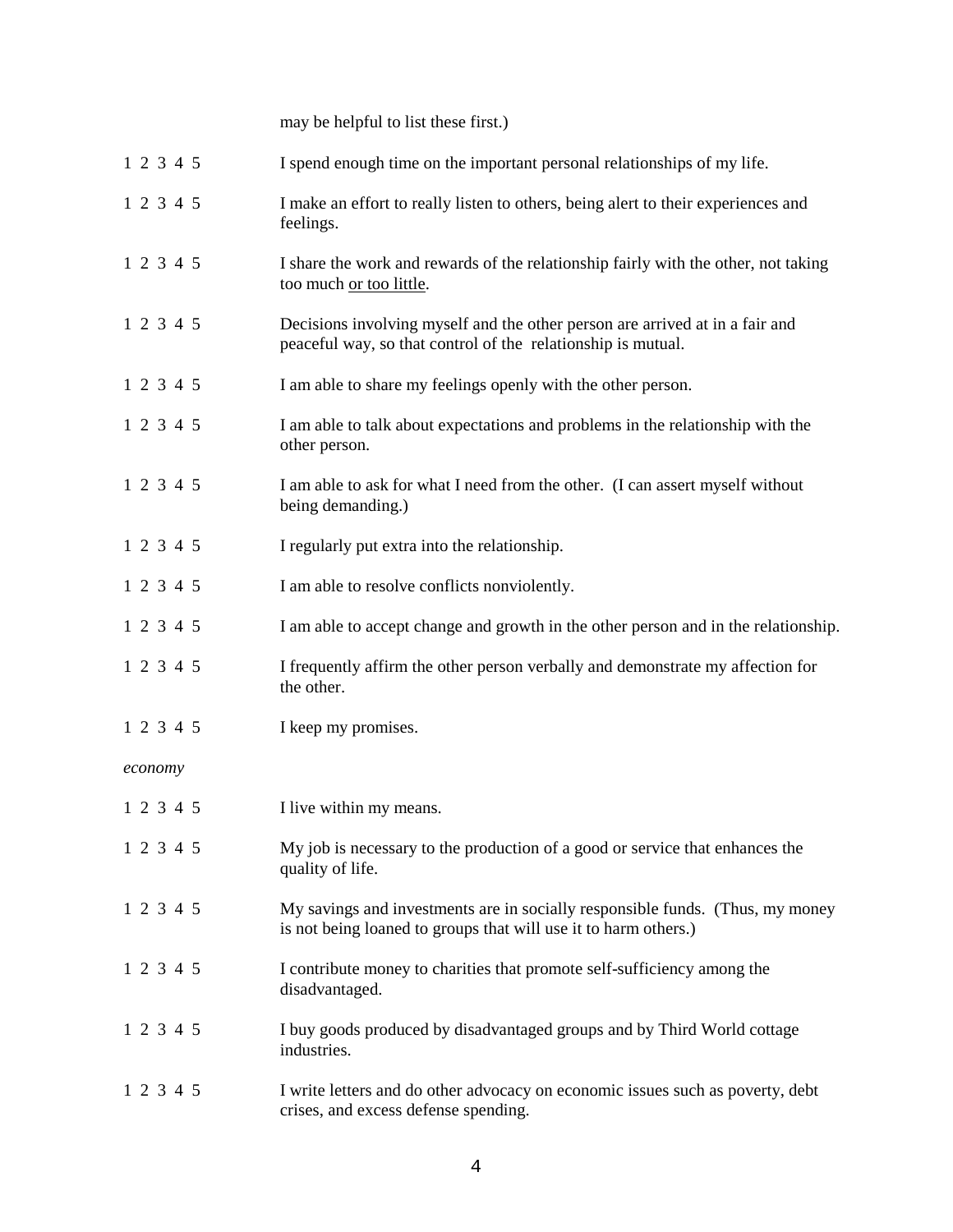| 1 2 3 4 5 | I boycott businesses that actively create social, economic, political or<br>environmental injustices.                                                                                                                                            |
|-----------|--------------------------------------------------------------------------------------------------------------------------------------------------------------------------------------------------------------------------------------------------|
| 1 2 3 4 5 | I return to the Third World poor the extra value I receive from the goods<br>produced by multinational corporations that underpay the poor (for instance, by<br>a self tax sent to organizations that promote self-reliance in the third world.) |
|           | nonpersonal relationships (Nonpersonal relationships include any relationships to small groups or<br>individuals besides close personal relationships.)                                                                                          |
| 1 2 3 4 5 | I treat service personnel and other strangers cordially.                                                                                                                                                                                         |
| 1 2 3 4 5 | I do not talk negatively about others (gossip).                                                                                                                                                                                                  |
| 1 2 3 4 5 | I am a courteous driver, deferring to others.                                                                                                                                                                                                    |
| 1 2 3 4 5 | I carry out my responsibilities to groups of which I am a member. I keep my<br>promises.                                                                                                                                                         |
| 1 2 3 4 5 | I put a little extra energy into each group of which I am a member.                                                                                                                                                                              |
| 1 2 3 4 5 | I confront unethical or dehumanizing behavior in the groups I belong to.                                                                                                                                                                         |
| 1 2 3 4 5 | I do not try to make others uncomfortable with my tone of voice, body language<br>or eye contact.                                                                                                                                                |
| 1 2 3 4 5 | I occasionally make the effort to smile at, or say something friendly to someone I<br>don't know and may never see again.                                                                                                                        |
| 1 2 3 4 5 | If I meet someone who is very different from me, I try to avoid any prejudiced<br>behavior, and instead try to be considerate to them.                                                                                                           |
| 1 2 3 4 5 | I treat animals and plants humanely.                                                                                                                                                                                                             |
| society   |                                                                                                                                                                                                                                                  |
| 1 2 3 4 5 | I do about five hours a week of volunteer work.                                                                                                                                                                                                  |
| 1 2 3 4 5 | The volunteer work I do is satisfying and not perpetually stressful. It involves<br>personal contact rather than impersonal bureaucracy.                                                                                                         |
| 1 2 3 4 5 | I do not engage in "victimless" crime (such as cheating at taxes, padding<br>insurance claims, photocopying or recording copyrighted materials).                                                                                                 |
| 1 2 3 4 5 | I make sure the groups I belong to (work, social, and charitable) put more into<br>the environment than they get out. (Recycle, conserve energy, etc.)                                                                                           |
| 1 2 3 4 5 | I ask my groups to put more into the economy than they get out (no unfair<br>business practices, but some charitable or progressive investments).                                                                                                |

5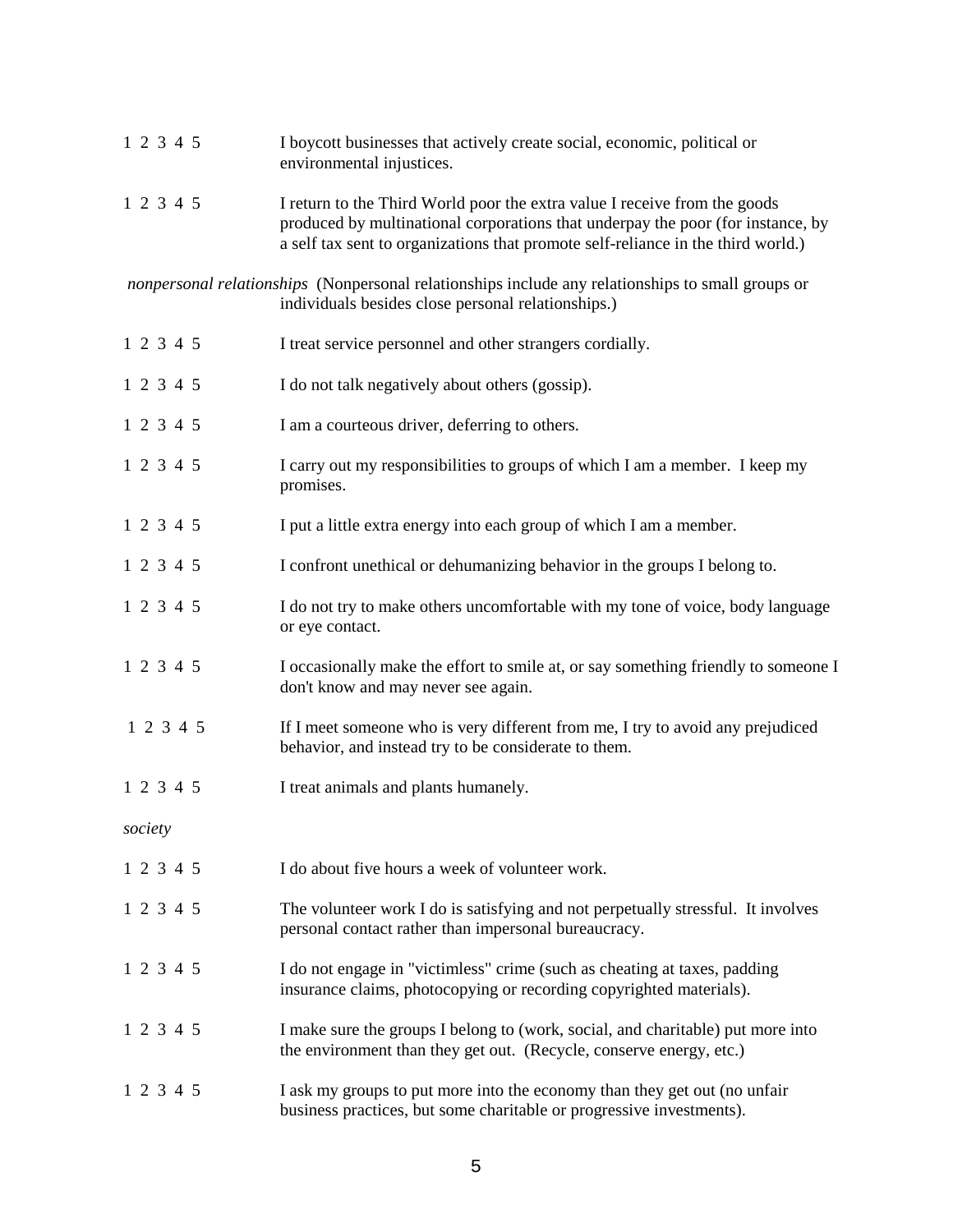| 1 2 3 4 5                                                                                  | I ask my groups to represent themselves politically whenever appropriate so as to<br>promote the long-term good of all.                                                                                   |  |
|--------------------------------------------------------------------------------------------|-----------------------------------------------------------------------------------------------------------------------------------------------------------------------------------------------------------|--|
| 1 2 3 4 5                                                                                  | I make sure my groups do not create advertising, policies or products that harm<br>people's emotional or physical health, or their personal relationships.                                                |  |
| If you have children in your care, please continue, otherwise please go to PART TWO below. |                                                                                                                                                                                                           |  |
| 1 2 3 4 5                                                                                  | I affirm my children through positive comments several times a day.                                                                                                                                       |  |
| 1 2 3 4 5                                                                                  | I affirm my children by spending time with them individually.                                                                                                                                             |  |
| 1 2 3 4 5                                                                                  | I demonstrate my love for them often through physical affection.                                                                                                                                          |  |
| 1 2 3 4 5                                                                                  | I encourage cooperation by structuring activities that need at least two to be<br>accomplished.                                                                                                           |  |
| 1 2 3 4 5                                                                                  | I do not punish my children physically.                                                                                                                                                                   |  |
| 1 2 3 4 5                                                                                  | I stay out of sibling conflicts as much as possible. But when someone is being<br>hurt physically or emotionally I intervene and ask for suggestions for resolution<br>that require the children's input. |  |
| 1 2 3 4 5                                                                                  | I provide natural or logical consequences for unacceptable behavior.                                                                                                                                      |  |
| 1 2 3 4 5                                                                                  | I give my children the opportunity to make decisions of gradually increasing<br>responsibility as he or she matures.                                                                                      |  |
| 1 2 3 4 5                                                                                  | I discourage play and TV or movies that encourage fighting or weapons.                                                                                                                                    |  |
| 1 2 3 4 5                                                                                  | I teach my children to use a systems approach, to "leave the trail better than you<br>found it."                                                                                                          |  |

PART TWO: Go back to the beginning and in each section put an asterisk (\*) next to the one item that you believe would be most helpful to the system. For example, in the "body" section, if you decide that the most important thing for you to do is to get a medical exam, then you would put a "\*" in the margin next to this statement. You should end up with eight or nine items. (Also, remember to put a "?" next to a statement that you don't understand or need to learn more about.)

PART THREE: On the following page begins a process for reviewing your last peace pact (or the most recent four months). By reviewing your efforts, you have a chance to measure any progress and personal growth that has occurred. Once you do this, you can go on to make another peace pact, stretching a little more in areas in which you succeeded, and reworking your goals and plans in areas where you did not.

# A. Goals

1) Begin by listing the goals that you consciously worked toward (the ones for which you developed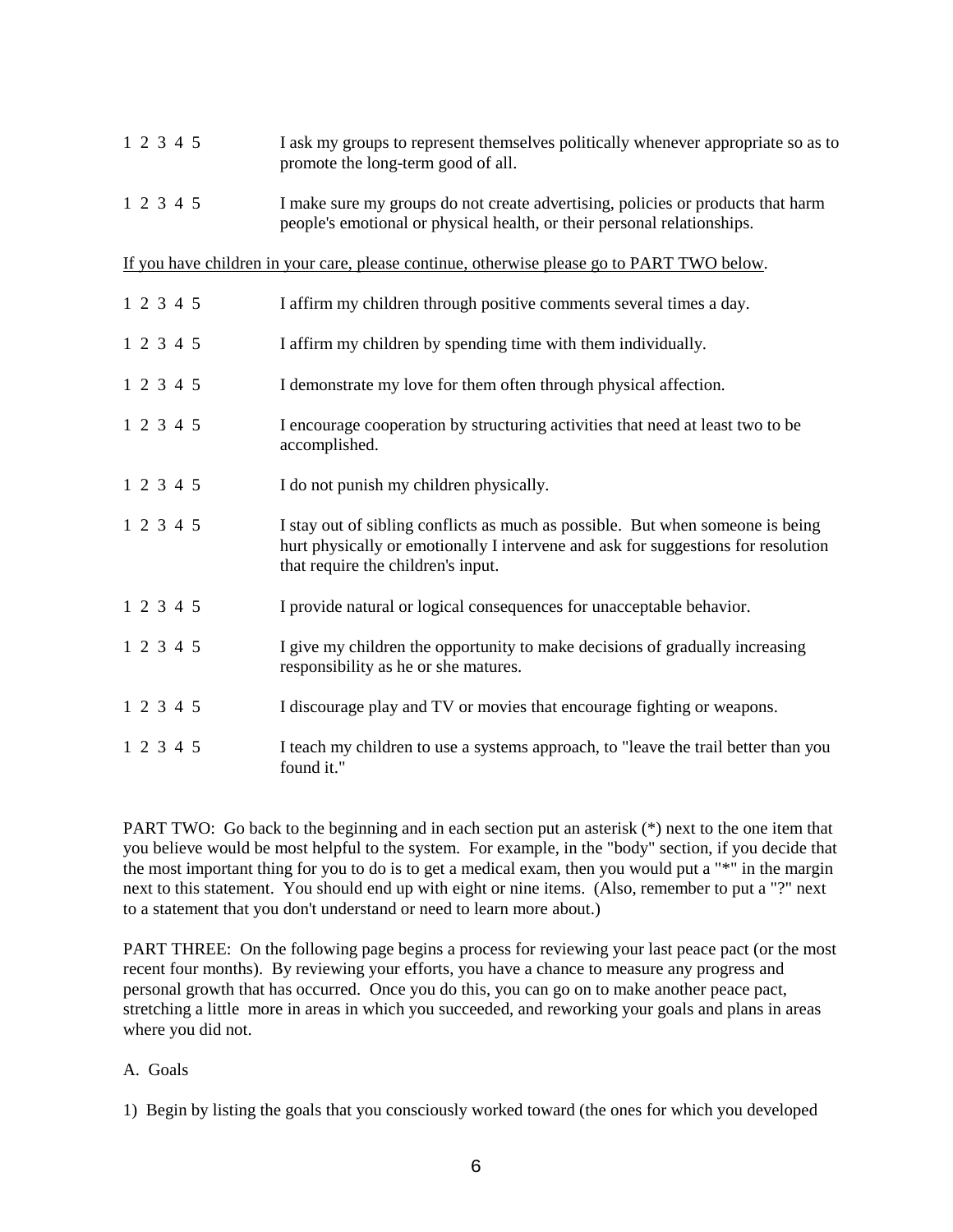plans). Use extra paper if necessary.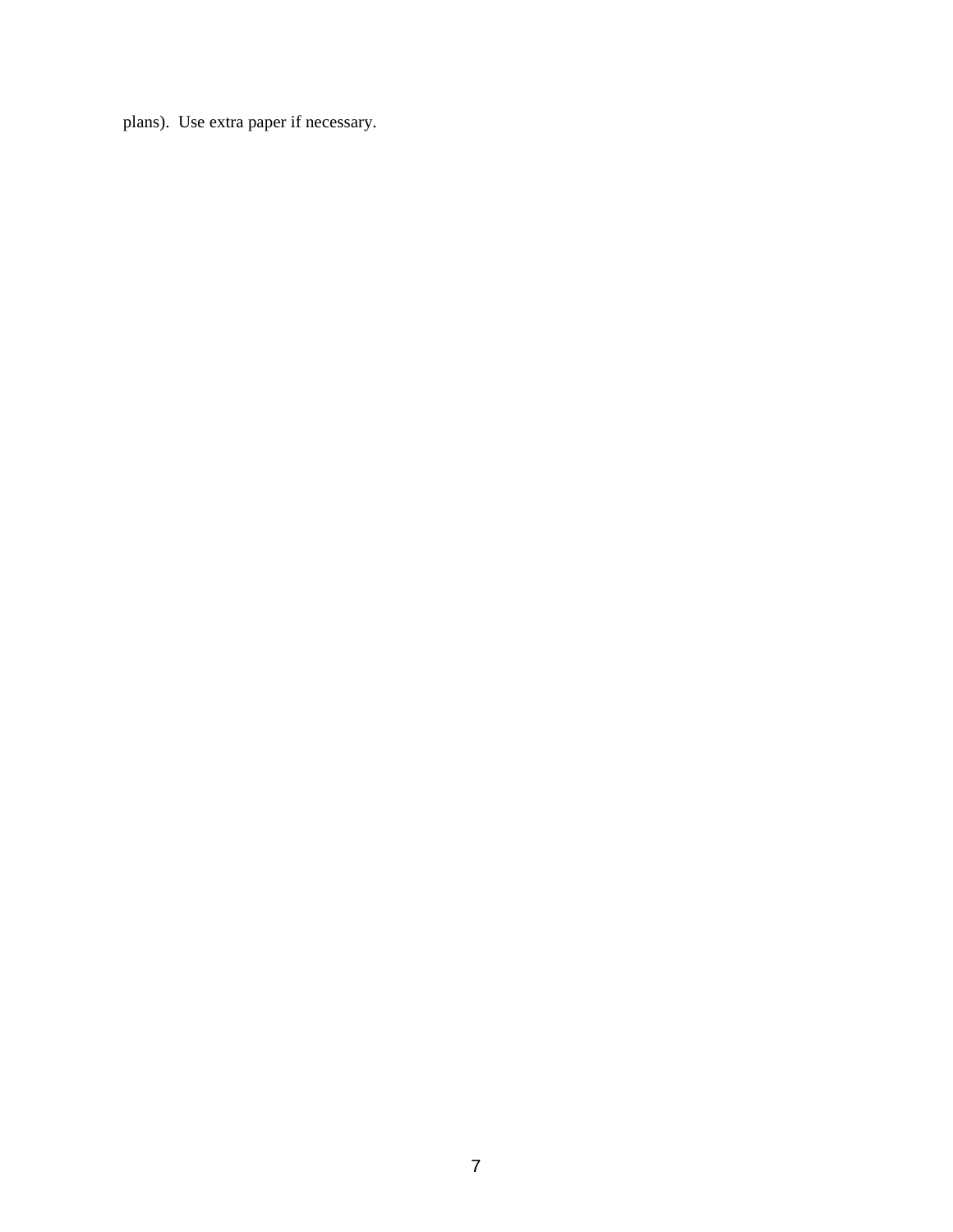2) For each goal that you have listed above, rate the overall accomplishment, using fractions or percent. For example, if your goal was to exercise four times a week and you only exercised twice a week, you would write "50%" or "1/2" next to that goal.

#### B. General Growth

Beyond the concrete changes you have planned, there were perhaps some additional unplanned areas of growth or change in your life. Some of these may have been the result of attempts to reach your planned goals, and others may have been a natural unfolding of your potential. Using whatever records you have, reflect on the following questions:

What did you learn about yourself (Your limits, strengths, attitudes, etc.) in the past four months?

What did you learn about others, or about the different systems that you participate in?

Was there any emotional growth?

Did you increase your repertoire of skills or resources?

Do you feel better able to: (if so, why?)

Solve problems?

Reach your goals?

Learn?

## Appreciate life?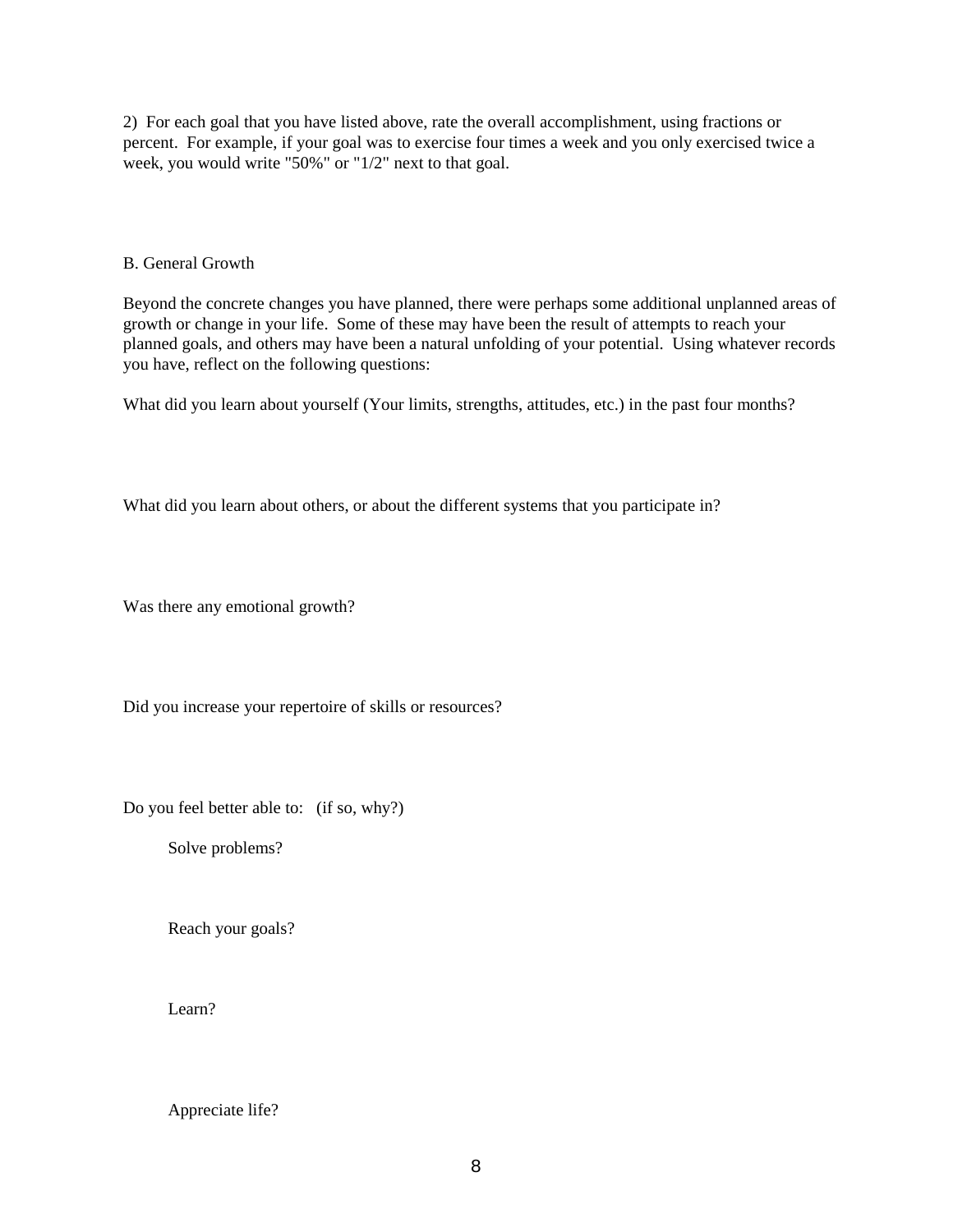Appreciate yourself?

C. The unexpected

Sometimes unexpected events occur that either interfere with our goals or help us toward our goals. Use whatever records you have to help you answer the following:

What unforeseen problems hindered you in the past four months?

What unforeseen assistance materialized to aid you in your progress?

Did you find any activities in the course of the four months that, if pursued, provided a more fruitful approach to your goals? If so, what were they?

Did you change or drop any goals during the four months? If so, was it a positive change, such as abandoning a superficial goal in favor of a more fulfilling one, or was it a negative change, such as "giving up"? (If so, what did you learn about yourself?)

#### D. Another perspective

Once you have evaluated yourself, it is helpful to get someone else's feedback on your behavior. This is especially important for personal relationships, group interactions, and any area where we tend to be either too harsh or lenient with our self-appraisal. Ask the people who live with you or spend time with you about how your lifestyle affects them. Be specific with your questions, carefully distinguishing between behaviors, events and feelings. Note some questions and the feedback you received here: